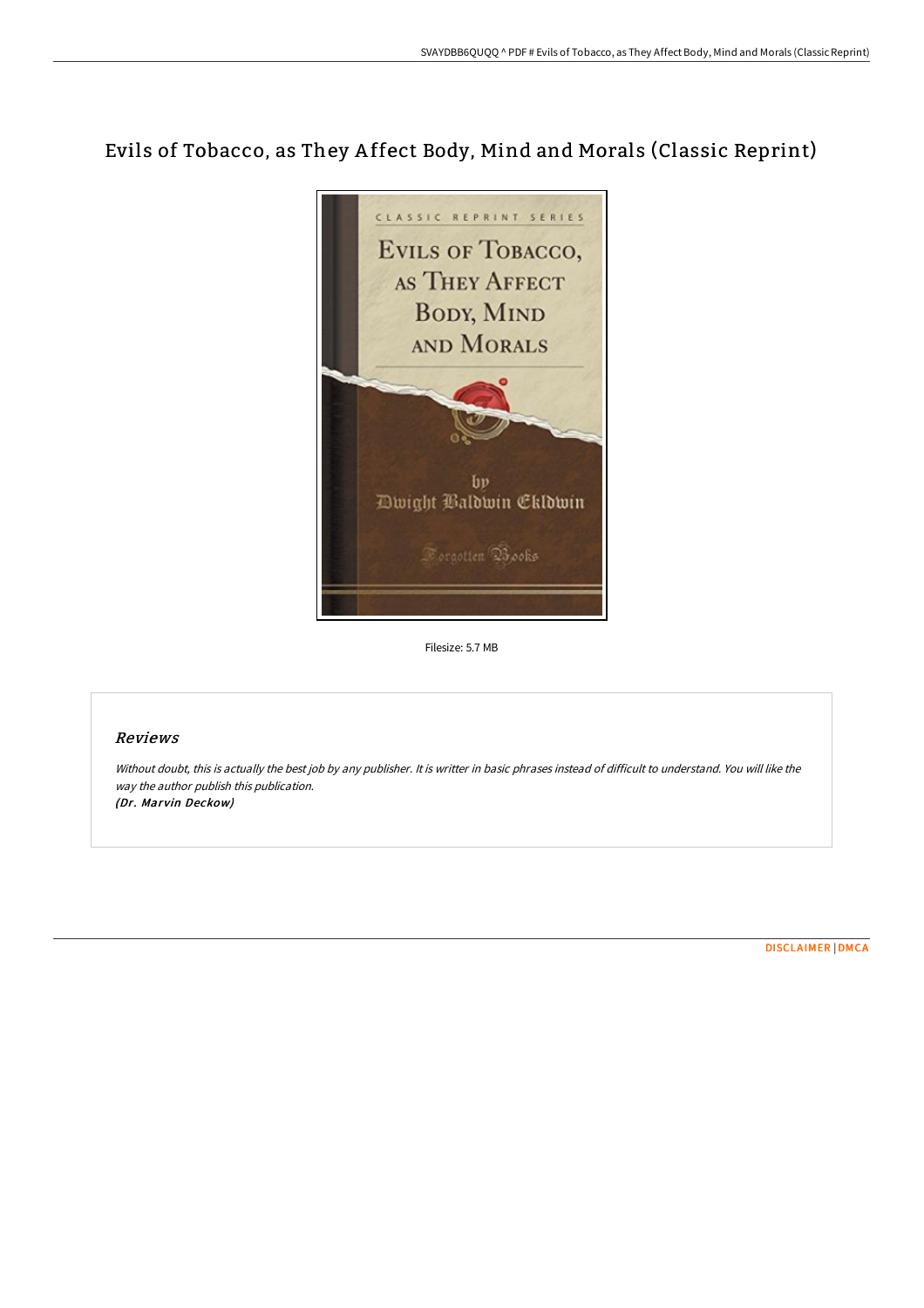## EVILS OF TOBACCO, AS THEY AFFECT BODY, MIND AND MORALS (CLASSIC REPRINT)



To read Evils of Tobacco, as They Affect Body, Mind and Morals (Classic Reprint) eBook, please follow the link listed below and download the file or have accessibility to other information which are relevant to EVILS OF TOBACCO, AS THEY AFFECT BODY, MIND AND MORALS (CLASSIC REPRINT) book.

Forgotten Books, United States, 2015. Paperback. Book Condition: New. 229 x 152 mm. Language: English . Brand New Book \*\*\*\*\* Print on Demand \*\*\*\*\*.Excerpt from Evils of Tobacco, as They Affect Body, Mind and Morals 4. To examine the excuses made for its use. 5. To offer some other considerations which should dissuade men from using Tobacco. 6. To indicate the methods of promoting a cure of the Tobacco habit. I. Medicinal Properties. What are the medicinal powers of Tobacco? This question is easily answered, as none of its properties are obscure. On every system not accustomed to its use, they declare themselves as the sin of Sodom. Neither has there ever been any dispute among medical men, as to what those medicinal properties are. Whatever medical authority we open, we find that Tobacco has certain diuretic powers attributed to it; that it is an emetic of great energy; that, in certain circumstances, it acts as a cathartic; but that its most prominent and powerful quality is the narcotic. The general effect of narcotics is to allay excitement and nervous irritation, to quiet restlessness, to diminish sensibility, relieve pain, and promote sleep. These effects are produced only by small doses. In excessive doses, their effects are stupor, convulsions, prostration, and death. Of all narcotics known, not more than one can vie with Tobacco for deadly power, when used under circumstances which favor its action. Dr. Chapman, of Philadelphia, has described Tobacco under the head of emetics; though he remarks that it has other properties, which give it as strong a claim to a different location in the materia medica. He is perfectly right in this arrangement. Even the nauseousness alone of Tobacco would give it a place among emetics. But Tobacco has higher claims to the office of an emetic...

n Read Evils of [Tobacco,](http://albedo.media/evils-of-tobacco-as-they-affect-body-mind-and-mo.html) as They Affect Body, Mind and Morals (Classic Reprint) Online  $\ensuremath{\mathop{\boxplus}}$ [Download](http://albedo.media/evils-of-tobacco-as-they-affect-body-mind-and-mo.html) PDF Evils of Tobacco, as They Affect Body, Mind and Morals (Classic Reprint)